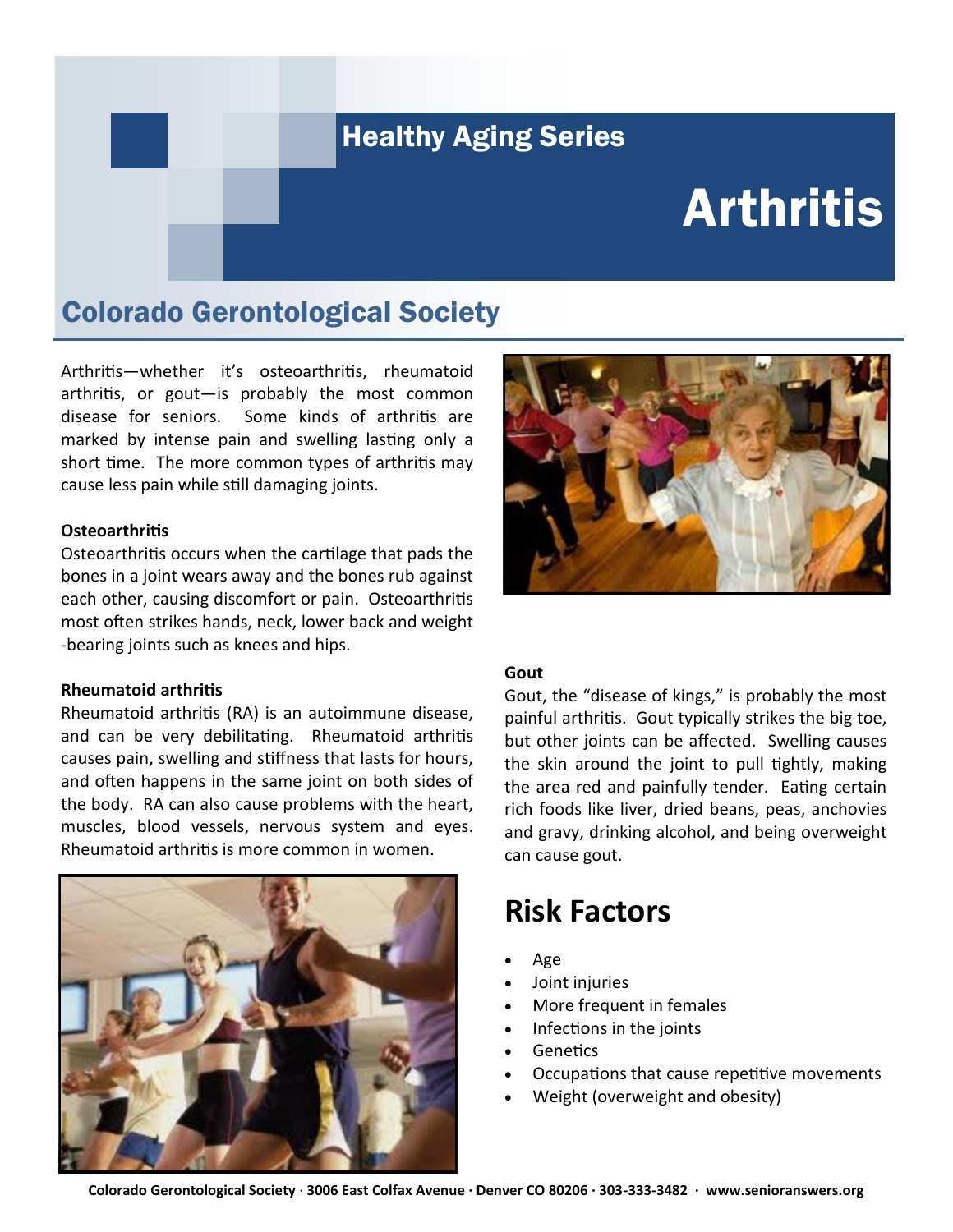## **Prevention**

Arthritis is a serious health condition, but can be treated or possibly prevented. Many of the habits that are recommended for a healthy lifestyle play a role in preventing some types of arthritis and related conditions. Some common tips from the American Academy for Physical Medicine and Rehabilitation for prevention include:

- Doing isometric (non-movement) exercises to strengthen muscles around the joints to prevent wear and tear.
- Stretching exercises to maintain flexibility and range of motion.
- Maintaining appropriate weight for one's height

## **Screening Tools**

The Arthritis Foundation has developed a risk assessment for osteoarthritis which can be found at [www.fightarthritispain.org.](http://www.fightarthritispain.org) The tool focuses on pain in joints and limitations on activities. The tool helps individuals to develop a plan for exercise, healthy eating habits, daily activities, and weight management.

## **Diagnosis**

Arthritis can be diagnosed with physical examination of joints and muscles, based on the description of the pain. To confirm a diagnosis, determine the benefits of a specific treatment regimen, review the side effects of medications, blood tests may be ordered. Medicare will pay for the examination and the blood tests .

#### **Treatment & Management**

To reduce the effects of arthritis:

- Balance activity with individualized rest.
- Exercise joints.
- Eat a balanced diet.
- Protect joints by avoiding activities that might cause stress to an affected joint.
- Use proper methods for bending, lifting, reaching, sitting and standing.
- Use the largest and strongest joints and muscles as much as possible.
- Avoid staying in one position for a long time.
- Simplify work routines.
- Avoid stressing "vulnerable joints" by asking for help.
- Use braces, canes and crutches that are properly fitted to reduce pain.
- Medicines can help with pain and swelling:
- Acetaminophen (Tylenol—best for pain relief, not reduction in swelling),
- Over-the-counter NSAIDs (non-steroidal antiinflammatory drugs) include ibuprofen (Advil), naproxen (Aleve)
- Ketoprofen and certain other prescription medicines can ease pain and reduce swelling
- Before taking any medications or herbals check in with your pharmacist for potential side effects.